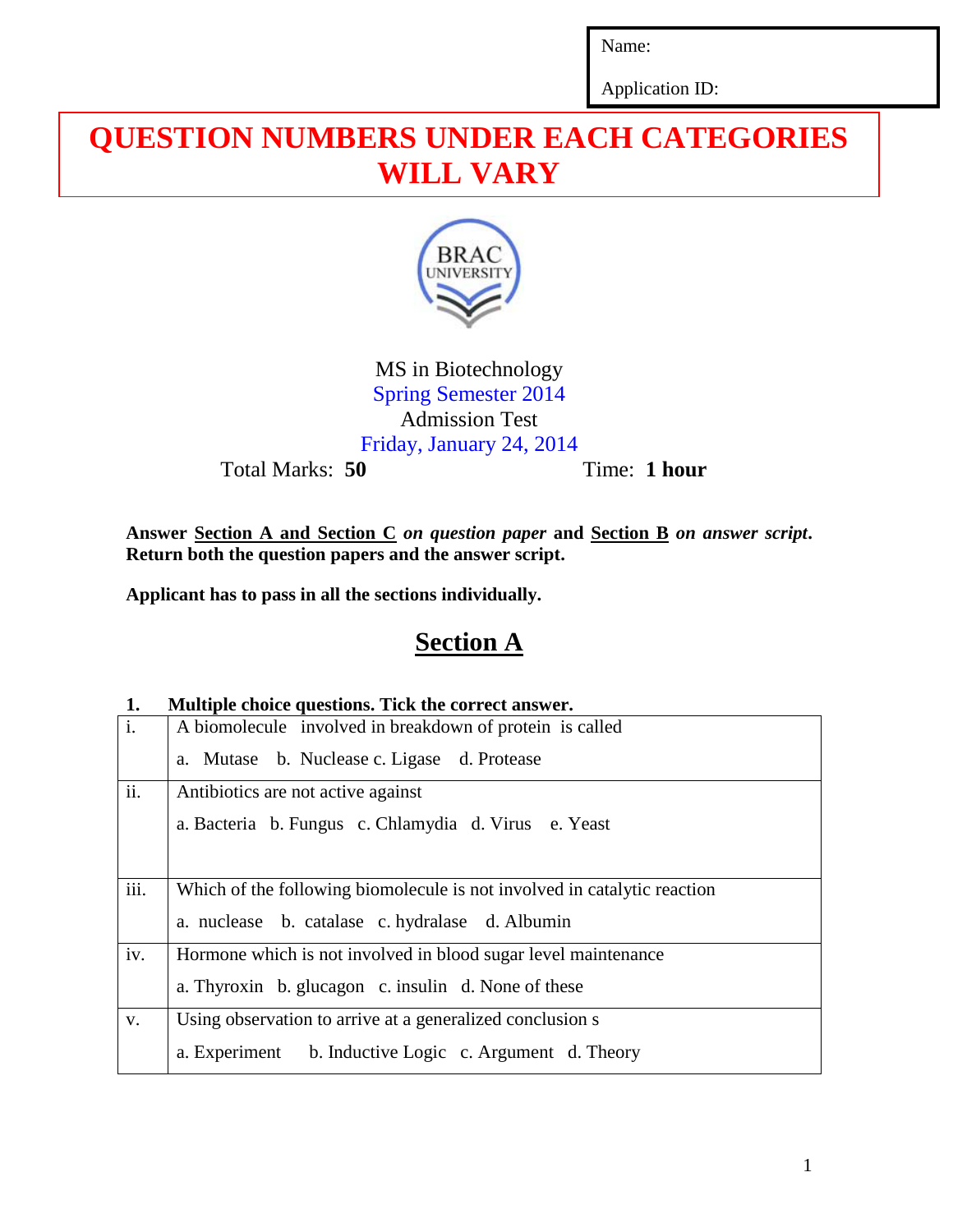#### **2. Write true (T) or false (F) against the following statements**

- i. Red Blood cells function in housekeeping and defense.
- ii. mRNA carries protein-building instruction.
- iii. Blood transfusion requires that donor and recipient have the same blood type.
- iv. High HDL level increases risk of atherosclerosis.
- v. Most amino acids can be specified by only a single codon.

### **Section B**

#### **3. Give your opinion with justification on the following statements**

i. Central dogma has connection with gene expression.

#### **4. Answer to the following questions:**

i. Discuss how biotechnology emerged.

#### **5. Write short notes on the following**

i. Biotechnology